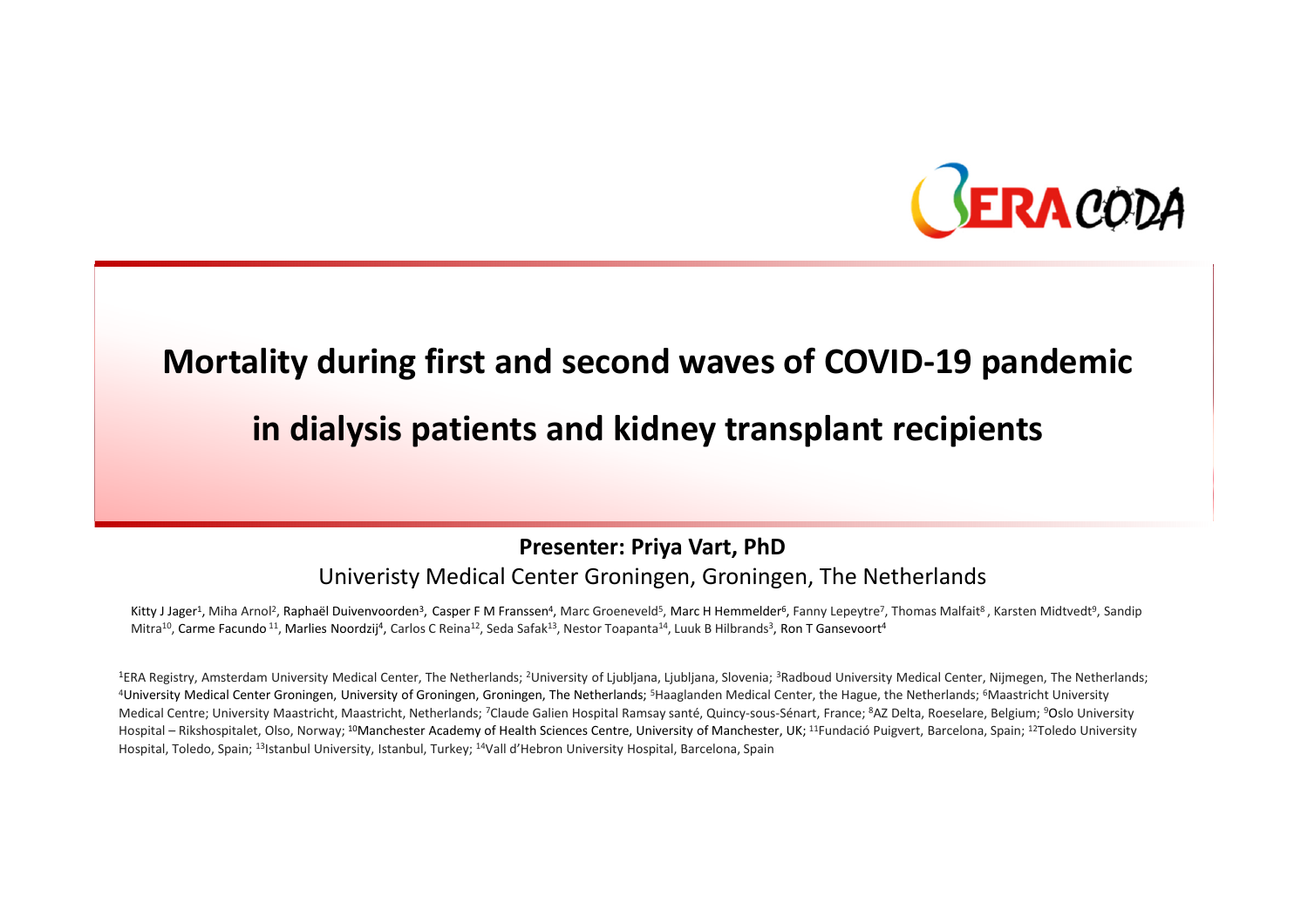# Background



- • General population data from several countries suggested lower case-fatality rates in the second wave compared with the first wave.
- • Proposed explanation for lower case fatality during the second wave included: increased identification of young individuals with COVID-19, increased identification of more mild and asymptomatic cases, and better management of COVID-19 patients during the second wave.
- • Given the high rates of mortality in dialysis patients and kidney transplant recipients, we investigated mortality in the first and second pandemic waves in these patients.
- We also examined potential reasons for any differences in mortality between the two waves.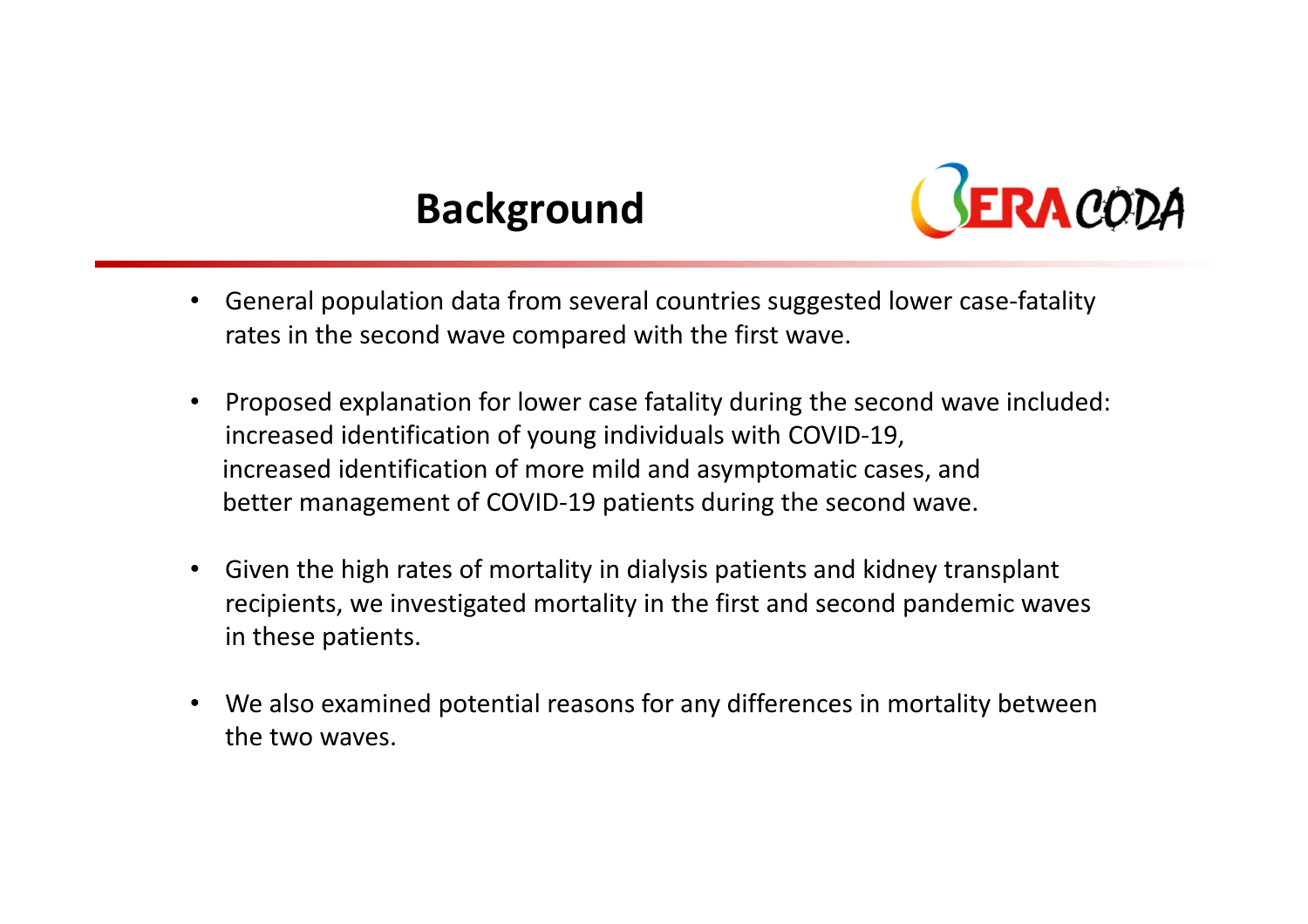# Methods



Data source: the European Renal Association COVID-19 Database (ERACODA)

- $\bullet$  Data voluntarily reported on outpatients and hospitalized patients by physicians responsible for their care.
- • Data recorded by approximately 225 physicians representing over 140 centers in about 35 countries, mostly in Europe

Study population: Adult (age ≥18 years) kidney transplant recipients and dialysis patients with COVID-19 who presented between March 1st, 2020 & February 28<sup>th</sup>, 2021.

Independent variable of interest: Pandemic wave (first vs. second)

August  $1<sup>st</sup>$ , 2020 was set as a cut-off for dividing the first and second wave

Outcome: 28-day mortality

Statistical analysis: Multivariable Cox regression analysis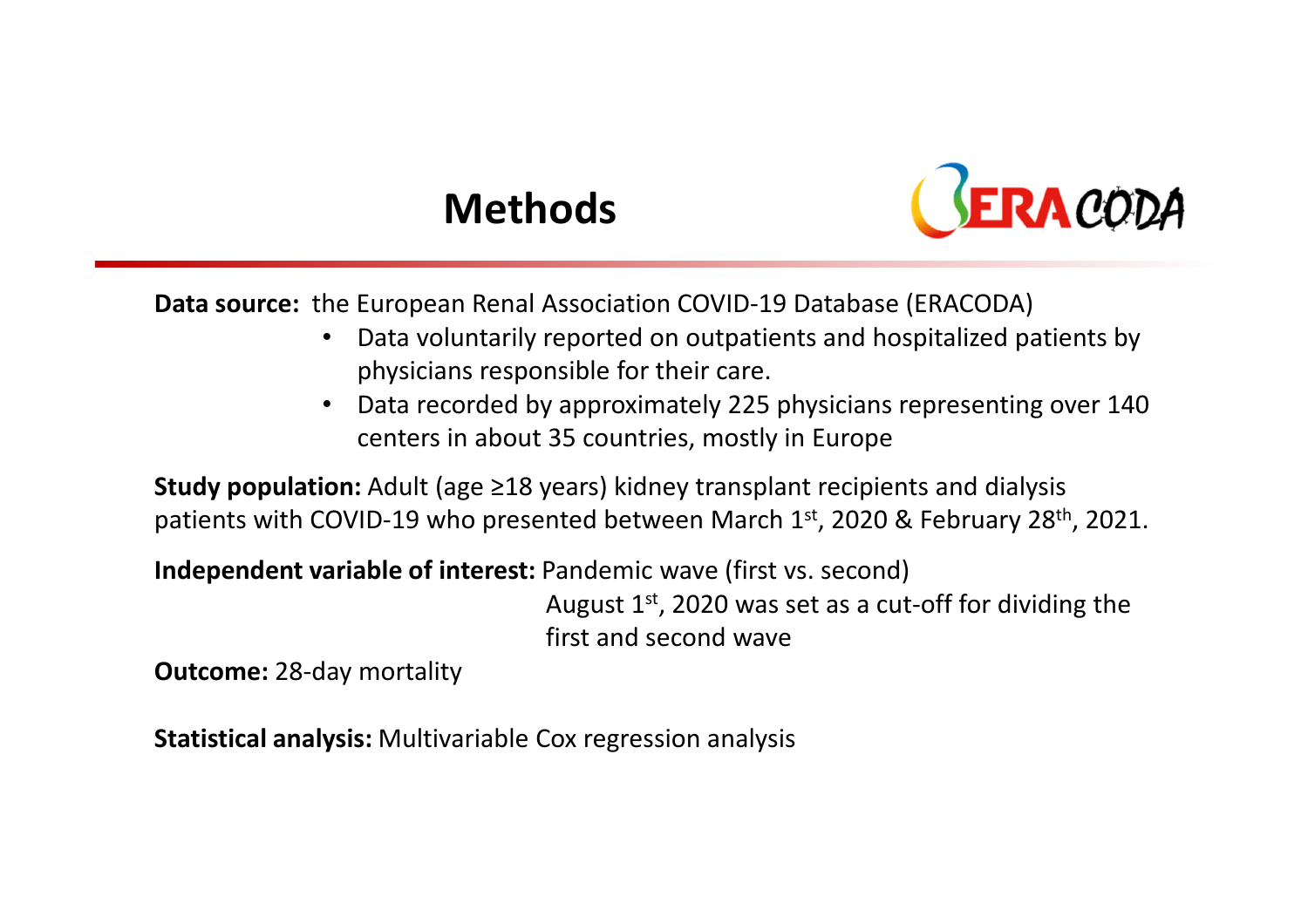### Results





| <b>Total</b>    | Hazard ratio (95% CI) |
|-----------------|-----------------------|
| Crude:          | 0.77(0.66, 0.89)      |
| Fully adjusted: | 0.93(0.79, 1.10)      |

#### In hospital

Crude: 0.94 (0.79, 1.12)

 $0.88 (0.74, 1.05)$ 





### Total

Crude:  $0.66$  (0.48, 0.90) Fully adjusted: 0.95 (0.68, 1.33)

#### In hospital

| Crude:          | 0.92(0.67, 1.26) |
|-----------------|------------------|
| Fully adjusted: | 0.97(0.69, 1.36) |

Adjusted for: age, sex, the reason for screening, presence of no to limited symptoms, smoking, hypertension, diabetes mellitus, chronic lung disease, heart failure, chronic artery, cough, shortness of breath, fever, sore throat, O2 saturation, pulse, temperature, systolic blood pressure, diastolic blood pressure, lymphocytes, c-reactive protein, hospitalization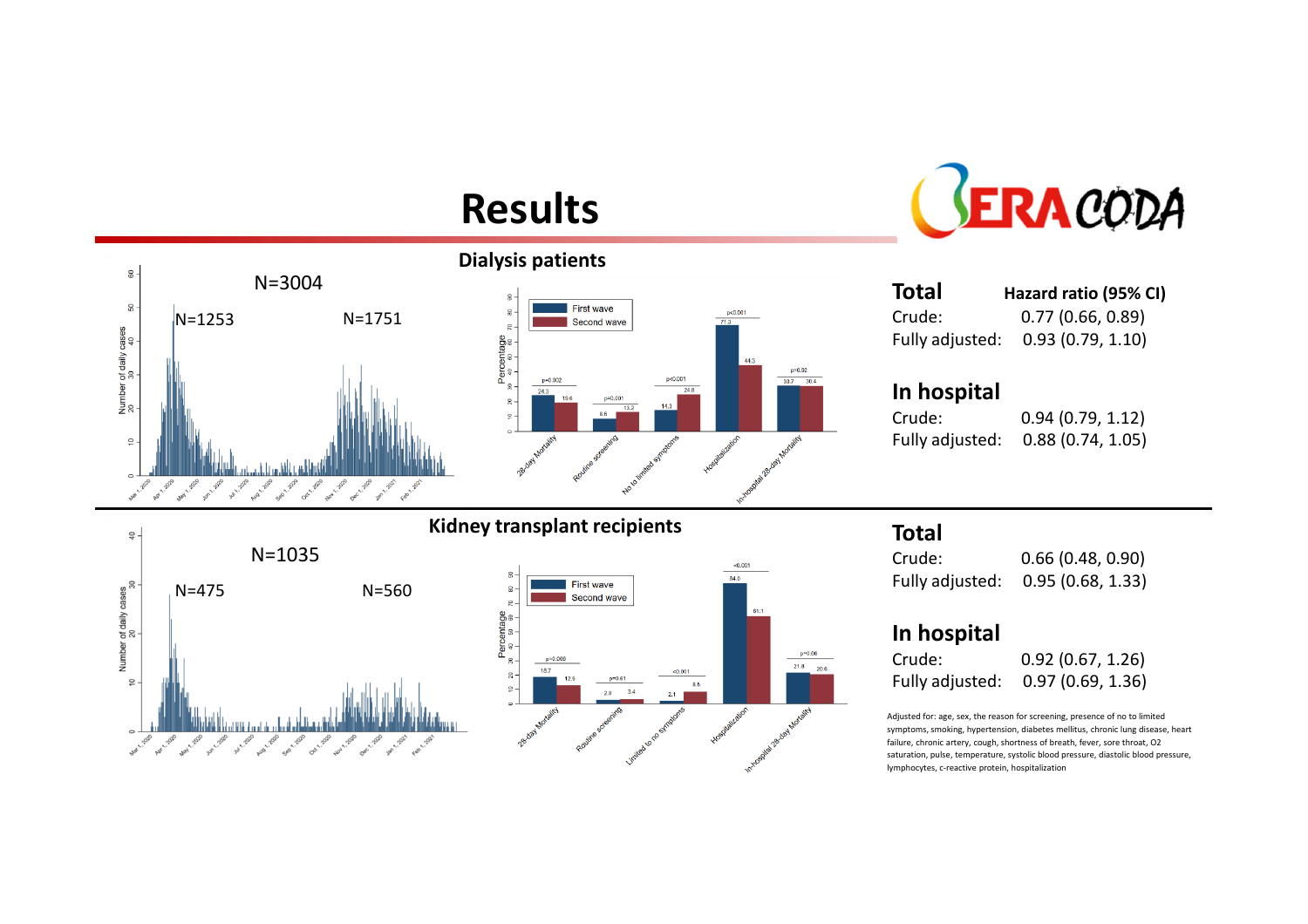### **Conclusions**



- • Among dialysis patients and kidney transplant recipients with COVID-19,
	- • 28-day mortality rates were lower in the second wave compared with the first wave.
	- $\bullet$  a greater proportion of patients with minimal symptoms possibly explain the lower mortality during the second wave.
	- $\bullet$  Any improvement in patient management during the second wave may not be the main reason for lower mortality during the second wave.